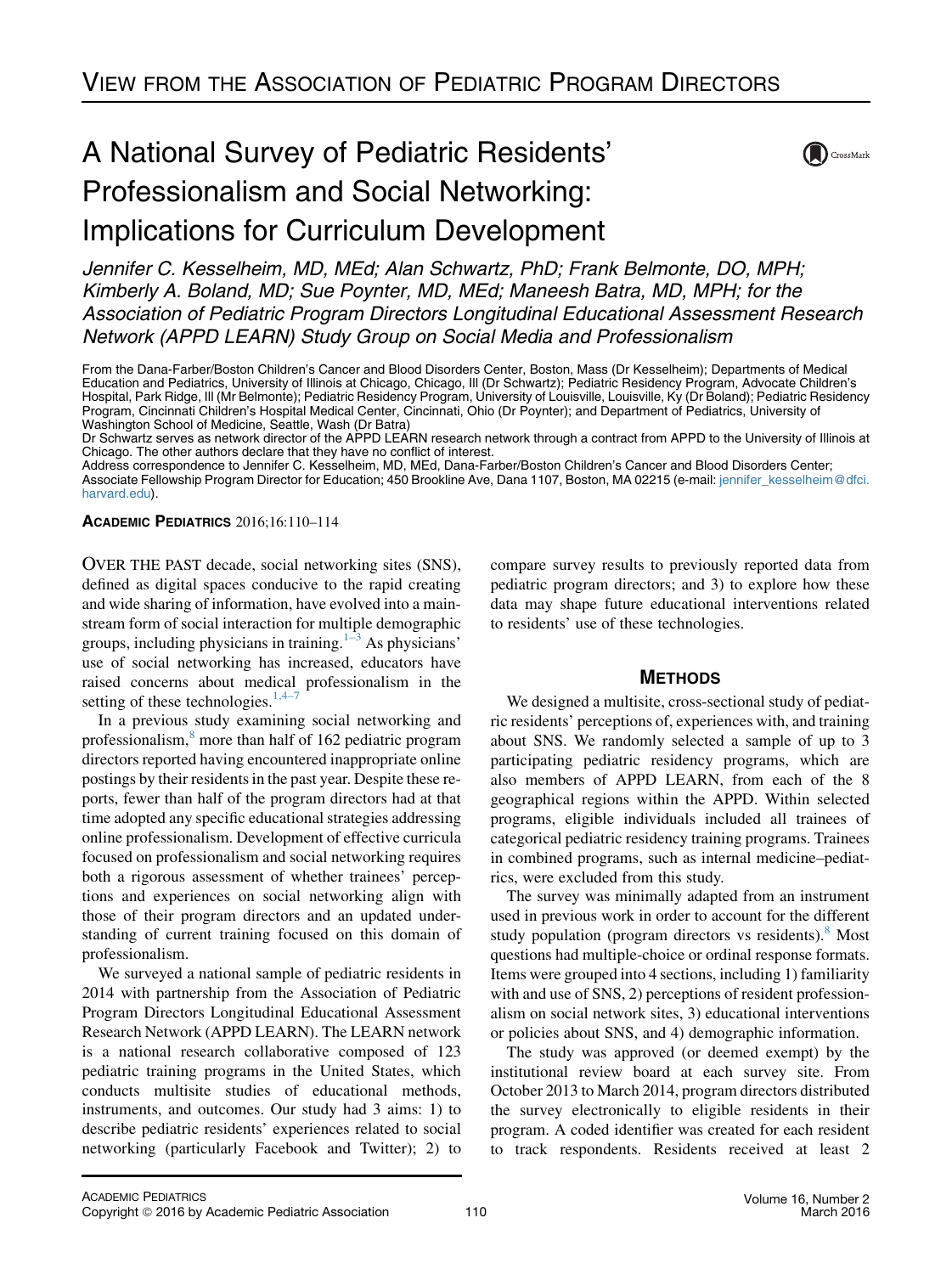<span id="page-1-0"></span>reminders to complete the study within 6 weeks of the original request.

Responses were first analyzed descriptively to measure the frequency with which respondents endorsed various response options for the survey items. Next, we compared data from our previous survey of program directors to those in the current study in order to measure concordance. Wilcoxon rank-sum and chi-square tests were used to compare resident responses with previously reported program director responses.<sup>[8](#page-4-0)</sup>

## **RESULTS** RESULTS

### **DEMOGRAPHICS**

We received 495 surveys, representing an overall response rate of 52%. Thirteen programs participated, and the number of responses by program varied from 9 to 90 (median 39; interquartile range [IQR] 22–46). The response rate varied from 18% to 100% among participating residency programs. The full sample included 146 male (29%) and 349 female (71%) respondents, and the median age was 28 (IQR 27–30). The median total program size was 80 residents (IQR 40–112). Respondents were distributed throughout all postgraduate years with 167 (33%) first years, 170 (34%) second years, 142 (29%) third years, and 15 (3%) fourth years. Programs represented in these data do not differ significantly in geographic distribution, balance of academic versus community settings, or size compared to the full population of programs participating in APPD LEARN. Response rate was not significantly correlated with program size, although larger programs tended to have lower response rates  $(r = -.49, ...)$  $P = .06$ ), or with academic/community setting (point-biserial  $r = .12, P = .66$ ).

Before engaging in statistical analysis, we looked for clustering in our data set. We examined the sources of item, learner, program, and residual variance in the responses. The majority (94%) of the explained variance was due to survey items, with 6% due to learners and only 0.2% due to program, indicating that learners vary as much within programs as across them and could be treated as independent.

# RESIDENTS' USE OF SOCIAL NETWORKING AND<br>PERCEPTIONS OF PROFESSIONALISM

Four hundred fifty-seven respondents (92%) reported having a personal social networking page, and 284 (57%) reported using social networking web sites "daily or often." Respondents were asked to estimate how often residents as a population engage in various activities using SNS and to rate the appropriateness of such activities (Table). The activities most commonly rated as "daily" were "connecting with friends" (247, 50%), "joining a social network" (ie, logging on; 195, 39%), and "friending colleagues or peers at the same training level" (170, 34%). Over 80% gave ratings of "completely appropriate" to those same 3 online activities. The activities estimated to be happening least frequently were "friending current patients or their families" and "friending former patients

|                                                                       | $\bar{z}$           | Frequency With Which Other Residents Engage in<br>rious Online Behaviors* |                   | Resident Rating of Appropriateness of Each Behavior |                |          |                                  |
|-----------------------------------------------------------------------|---------------------|---------------------------------------------------------------------------|-------------------|-----------------------------------------------------|----------------|----------|----------------------------------|
| Online Activity                                                       | Score 5, n (%)      | Scores 3-4, n (%)                                                         | Scores 1-2, n (%) | Completely Inappropriate.<br>n (%)                  | n (% )         | n (%)†   | Appropriate, n (%)<br>Completely |
|                                                                       |                     |                                                                           |                   |                                                     |                |          |                                  |
| Connecting with friends via social networks<br>("friending")          | 247 (50)            | 218 (44)                                                                  | 12(2)             |                                                     | 6 (1)          | 41(8)    | 447 (90)                         |
| Joining a social network (eg, Facebook)                               | 195 (39)            | 186 (38)                                                                  | 46(9)             |                                                     | $\overline{0}$ | 42(9)    | 438 (89)                         |
| Friending colleagues or peers at the same training<br>level           | 170 (34)            | 298 (60)                                                                  | 10(2)             |                                                     | $\circ$        | 55 (11)  | 430 (87)                         |
| Posting thoughts or observations on a personal<br>blog or Twitter     | 21 (4)              | 202 (41)                                                                  | 166 (34)          | 07 (22)                                             | 159 (32)       | 144(29)  | 85 (17)                          |
| Posting online comments about the workplace or<br>work-related issues | 16(3)               | 266 (54)                                                                  | 185 (37)          | 251 (51)                                            | 175 (35)       | 62 (13)  | $\widehat{\Xi}$                  |
| Friending current patients or their families                          | $\frac{1}{2}$       | 18 (4)                                                                    | 427 (86)          | 441 (89)                                            | 46(9)          | (T)<br>7 | $\widehat{\circ}$                |
| Friending former patients or their families                           | $\frac{1}{2}$       | 18(4)                                                                     | 428 (87)          | 354 (72)                                            | 126 (25)       | 13(3)    | $\overline{2}$ (O)               |
| Posting patient information or photos                                 | Frequency not asked |                                                                           |                   | 477 (96)                                            | $\frac{7}{1}$  | 6 (1)    |                                  |
| *Frequency scores were as follows: 5, daily; 3, monthly; 1, never.    |                     |                                                                           |                   |                                                     |                |          |                                  |

Table. Resident Estimates of Frequency of Online Engagements and Their Appropriateness

Table.

Resident Estimates of Frequency of Online Engagements and Their Appropriateness

The survey instrument had a 4-point scale anchored by "completely inappropriate" and "completely appropriate," with no labels on the middle 2 options. †The survey instrument had a 4-point scale anchored by "completely inappropriate" and "completely appropriate," with no labels on the middle 2 options.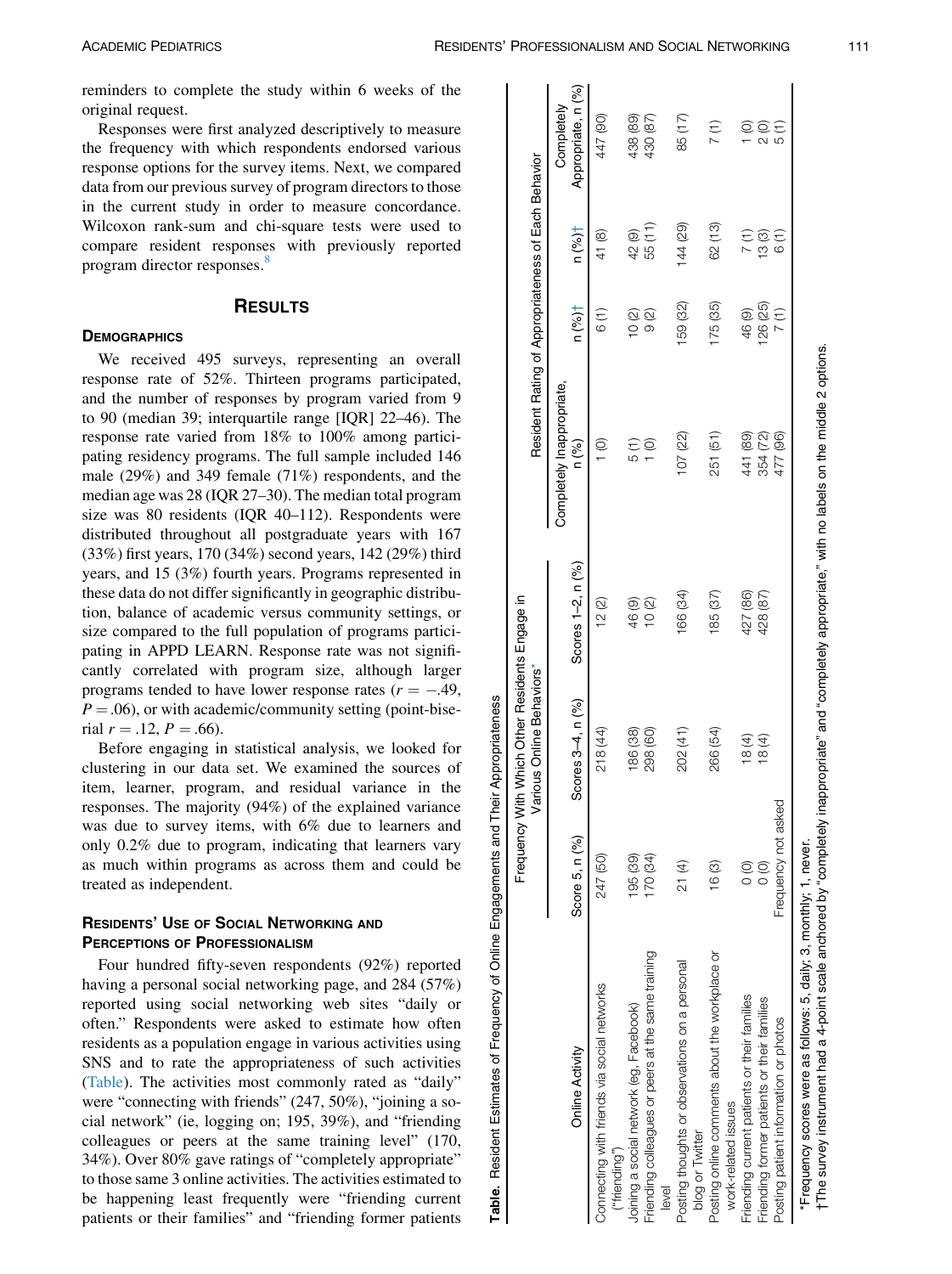or their families," both of which were frequently rated as "completely inappropriate" (441, 89%, and 354, 72%, respectively).

# RESIDENTS' EXPERIENCES WITH INAPPROPRIATE ONLINE<br>Behavior by Peers

Nearly half of respondents (222, 45%) believed inappropriate behavior on SNS is "somewhat" or "very" prevalent, and 263 (53%) were "somewhat" or "very" concerned that these behaviors may become more common. Respondents were asked to report the number of times within the last year in which their peers/coresidents engaged in various inappropriate activities on SNS (Fig). Forty-two percent reported that they observed trainees posting inappropriate comments about themselves 1 to 4 times during the last year, and 44% reported that they observed trainees posting inappropriate comments about their workplace 1 to 4 times during the last year. Only 7 respondents (1%) had themselves ever received feedback that they had posted anything inappropriate online, and only 47 (10%) reported having given this feedback to a colleague.

Most respondents  $(314, 63%)$  stated that their institution had a social networking policy. A majority of respondents reported that their residency programs educated trainees about social networking during intern orientation (408, 82%), had written guidelines about online professionalism (419, 85%), and had a full online professionalism curriculum (284, 57%).

## **COMPARISONS BETWEEN RESIDENT AND PROGRAM DIRECTOR RESPONSES**

We compared resident data to responses from an unmatched sample of program directors surveyed in 2011.<sup>[8](#page-4-0)</sup> Behaviors on SNS deemed least appropriate by the program directors ("friending" patients or their families, posting comments about the workplace, posting patient information/photos) were also rated as "completely inappropriate" by the majority of resident respondents ([Table\)](#page-1-0).<sup>[8](#page-4-0)</sup> With regard to policies, residents and program directors did not significantly differ in the prevalence of such policies in their institutions ( $\chi^2(1) = 3.29$ ,  $P = .07$ ). However, the resident group was significantly more likely



Figure. Residents' reports of incidence of inappropriate SNS postings from residents over the last year.

than the program directors to report having an online guideline (85% vs 29%;  $\chi^2(1) = 176$ ,  $P < .001$ ), intern orientation module (82% vs 45%;  $\chi^2(1) = 81, P < .001$ ), and full curriculum (57% vs 11%;  $\chi^2(1) = 99$ ,  $P < .001$ ) regarding social networking professionalism.

# **DISCUSSION AND RECOMMENDATIONS FOR CURRICULUM DESIGN**

Our survey assessing pediatric residents' perceptions and behaviors regarding SNS elucidated new findings that should influence future resident education in this area. First, although residents in this sample express disapproval of several activities on SNS, they also admit to observing some of these same behaviors among their peers. Second, residents were significantly more likely than program directors to report the existence of educational interventions related to social networking in their programs, suggesting an increase in the prevalence of training modalities in this area of medical professionalism in the interval between the 2 samples.

The current data clearly demonstrate cognitive dissonance in residents' approach to lapses in professionalism while using social media. For example, the [Table](#page-1-0) shows that more than half of the responding residents rated the posting of online comments about the workplace as "completely inappropriate," yet a similar proportion estimate that residents engage in this behavior at least monthly. Similarly, most responding residents believed that posting information about patients or families is "completely inappropriate," but nearly one-third of them estimated that their coresidents had done so at least 1 to 4 times over the last year. This inconsistency between attitudes and actions has been observed elsewhere $9-11$  and is an important finding that must addressed during curriculum development. Whether the inappropriate behaviors witnessed by respondents are demonstrated by only a few trainees or by the broader community of trainees remains unclear. Optimal curricular interventions will depend on knowing not only the incidence of inappropriate behaviors but also the prevalence. Nonetheless, on the basis of the results of our survey, we outline the following recommendations for curricula intended to address professional behavior when using social media.

Because the most common consumers, or experts, of social media are the trainees themselves, it is essential for curricula in this domain to be constructed and implemented with close partnership from residents. Teaching faculty and other members of the interprofessional team may not serve as optimal role models, especially if their use of social networking is minimal. We envision a casebased curriculum, delivered longitudinally throughout the postgraduate 1 and 2 years, in which learners would form small groups, each facilitated by a teaching team including both a faculty member and a postgraduate year 3 resident. Integration of a resident as an instructor and facilitator will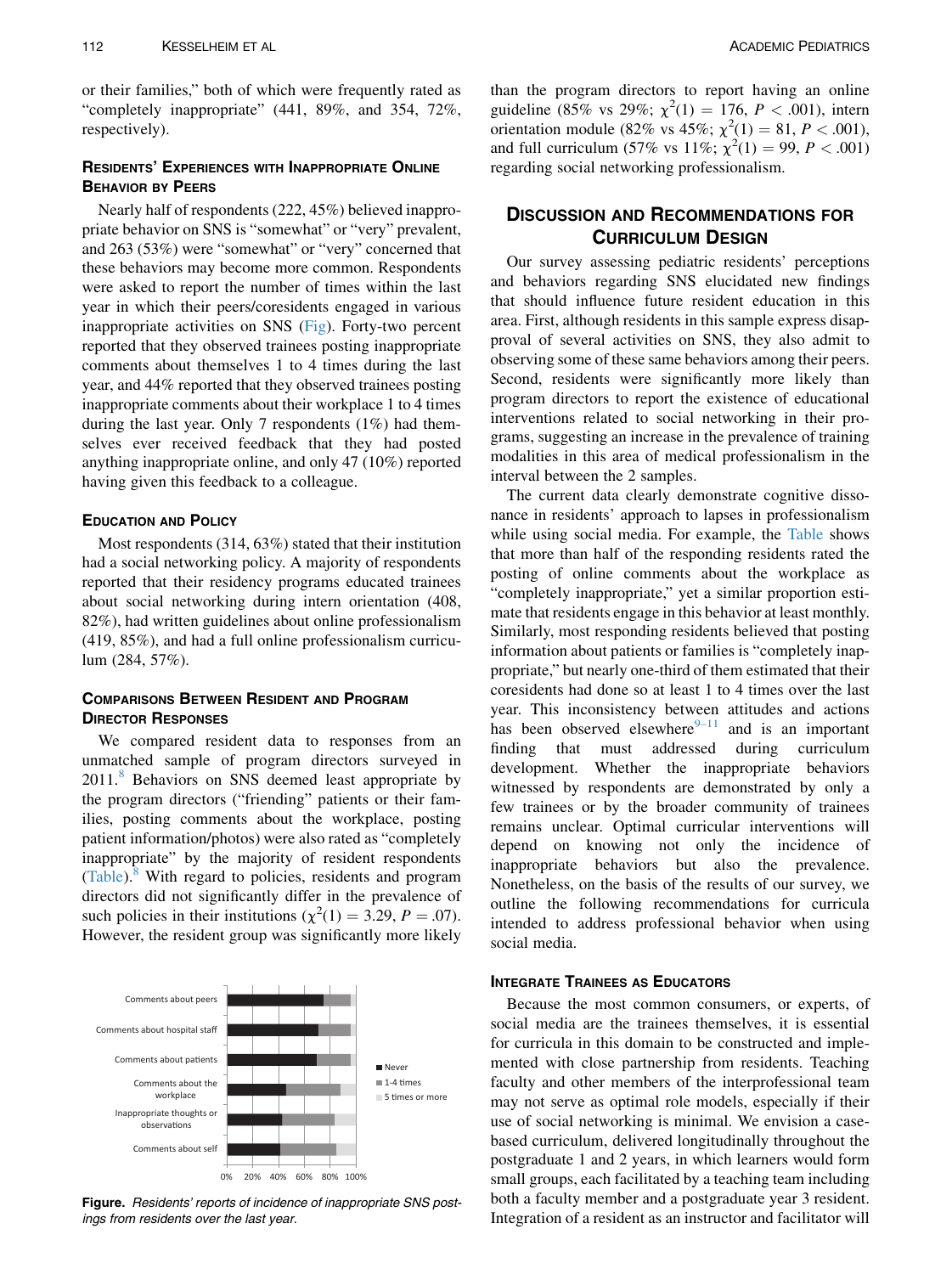<span id="page-3-0"></span>ensure that the curriculum remains salient to the resident experience. To keep pace with technological advances, any curriculum that is implemented will require annual updating.

Effective educational interventions for teaching online professionalism must include the skills necessary for residents not only to recognize inappropriate behavior on social media but also learn how to address it themselves. The low prevalence of feedback surrounding social networking professionalism suggests that speaking up may be uncommon; this is a key area for education and improvement. Feedback from peers, which has been leveraged to teach other skills such as handoff $12,13$  and clinical teaching, $14$  can be a powerful trigger for trainee learning and self-reflection.[15,16](#page-4-0) Hence, trainees' abilities to use their own voices to regulate their peers will be of pivotal importance to remediate inappropriate online behavior encountered during training and beyond. Curricula should provide residents with opportunities to role-play and practice respectful confrontation of peers whose online activities may be unprofessional.

## **PROVIDE OPPORTUNITY FOR REFLECTION**

A recent article by Chretien and  $Kind<sup>17</sup>$  $Kind<sup>17</sup>$  $Kind<sup>17</sup>$  describes a hierarchy of the potential interactions between social networking and medicine. One hierarchical level, reflection, allows us to consider our online identities and how our online actions impact colleagues, patients, hospitals, and other stakeholders in our profession. Curricula must be constructed with reflection in mind. Small group discussion sessions surrounding specific vignettes of social networking behaviors may allow residents to explore the discordance between their beliefs and the behaviors they may see among their peers (and possibly themselves). Explicit discussion of the inconsistency between residents' expectations and reality may further empower trainees to give direct feedback to those peers displaying unprofessional behavior online and to model and celebrate those achieving higher levels of the hierarchy.<sup>[17](#page-4-0)</sup> Whenever possible, case vignettes should derive from residents' actual experience, rather than fictional scenarios.

## **EDUCATE BEYOND "WHAT NOT TO DO"**

EDUCATE BEYOND THE WHAT NOT TO DO DO addressing behaviors on SNS must reach beyond a simple list of "what not to do." While a baseline of professional behavior must be established, educators should seek to also offer case vignettes modeling exemplary online behavior. Residents should be given the opportunity to reflect on how the power of social media may be used to benefit populations of patients. Positive examples of both clinical research and patient care that have been augmented by leveraging social media networks should be shared and discussed.<sup>[18–22](#page-4-0)</sup> By including positive uses of social media, residents can not only learn how to avoid the pitfalls and hazards of social networking but can also begin to think

of social media as an instrument of innovation to overcome various challenges in medicine.<sup>[23](#page-4-0)</sup>

This study has several limitations. First, the study relied on self-report and is subject to social desirability and other biases. The response rate was approximately 50%, though it varied by site. This overall response rate is within the range expected for surveys of this kind.<sup>[24–26](#page-4-0)</sup> It is possible that residents who responded to the questionnaire may be different than nonresponders in characteristics important to the study inferences. For example, trainees less engaged in social networking may be disinterested in survey participation and underrepresented in our sample. Moreover, programs more committed to training about SNS may have been more likely to participate in the study. It is possible that the differential response rate by program could have affected results. However, our subject distribution by gender (71% female) and postgraduate year level are similar to national distributions.[27](#page-4-0) Last, our study was embedded in pediatric residency training, so its applicability to other specialties remains unknown. Our findings serve as a foundation for future work and should inform the training of all residents and fellows across the graduate medical education landscape in the area of professionalism.

Well-intentioned educational interventions will only succeed if they address the needs and real-world experiences of both residents and their program directors. The optimal training of tomorrow will not only educate learners on how to avoid unprofessional behavior online<sup>[28](#page-4-0)</sup> but will also reveal social networking and similar online technolo-gies to be a mechanism for professional excellence<sup>[29](#page-4-0)</sup> during training and beyond.

Members of the APPD LEARN Study Group on Social Media and Professionalism include: Rachel Boykan, MD, Stony Brook Long Island Children's Hospital; Alston E. Dunbar III, MD, MBA, Our Lady of the Lake Regional Medical Center; Jason Homme, MD, Mayo Clinic College of Medicine; Pamela M. McMahon, PhD, MPH, Our Lady of the Lake Regional Medical Center; Alisa McQueen, MD, University of Chicago Comer Children's Hospital; Marielisa Rincon-Subtirelu, MD, Children's Hospital at Erlanger; Neelam H. Shah, MD, Brigham & Women's Hospital, Department of Internal Medicine & Boston Children's Hospital, Department of Medicine & Boston Medical Center, Department of Pediatrics; Allayne Stephans, MD, Rainbow Babies and Children's Hospital; Teri Turner, MD, MPH, MEd, Baylor College of Medicine.

Supported in part by the Association for Pediatric Program Directors through its APPD LEARN research network. We acknowledge the administrative assistance of Robin Young, project manager at APPD LEARN, who helped make this study possible.

- 1. [Greysen SR, Kind T, Chretien KC. Online professionalism and the](http://refhub.elsevier.com/S1876-2859(15)00377-0/sref1) [mirror of social media.](http://refhub.elsevier.com/S1876-2859(15)00377-0/sref1) J Gen Intern Med. 2010;25:1227–1229.
- 2. [Jain SH. Practicing medicine in the age of Facebook.](http://refhub.elsevier.com/S1876-2859(15)00377-0/sref2) N Engl J Med. [2009;361:649–651](http://refhub.elsevier.com/S1876-2859(15)00377-0/sref2).
- 3. [Chretien KC, Farnan JM, Greysen SR, et al. To friend or not to friend?](http://refhub.elsevier.com/S1876-2859(15)00377-0/sref3) [Social networking and faculty perceptions of online professionalism.](http://refhub.elsevier.com/S1876-2859(15)00377-0/sref3) Acad Med[. 2011;86:1545–1550](http://refhub.elsevier.com/S1876-2859(15)00377-0/sref3).
- 4. [Chretien KC, Greysen SR, Chretien JP, et al. Online posting of unpro](http://refhub.elsevier.com/S1876-2859(15)00377-0/sref4)[fessional content by medical students.](http://refhub.elsevier.com/S1876-2859(15)00377-0/sref4) JAMA. 2009;302:1309–1315.